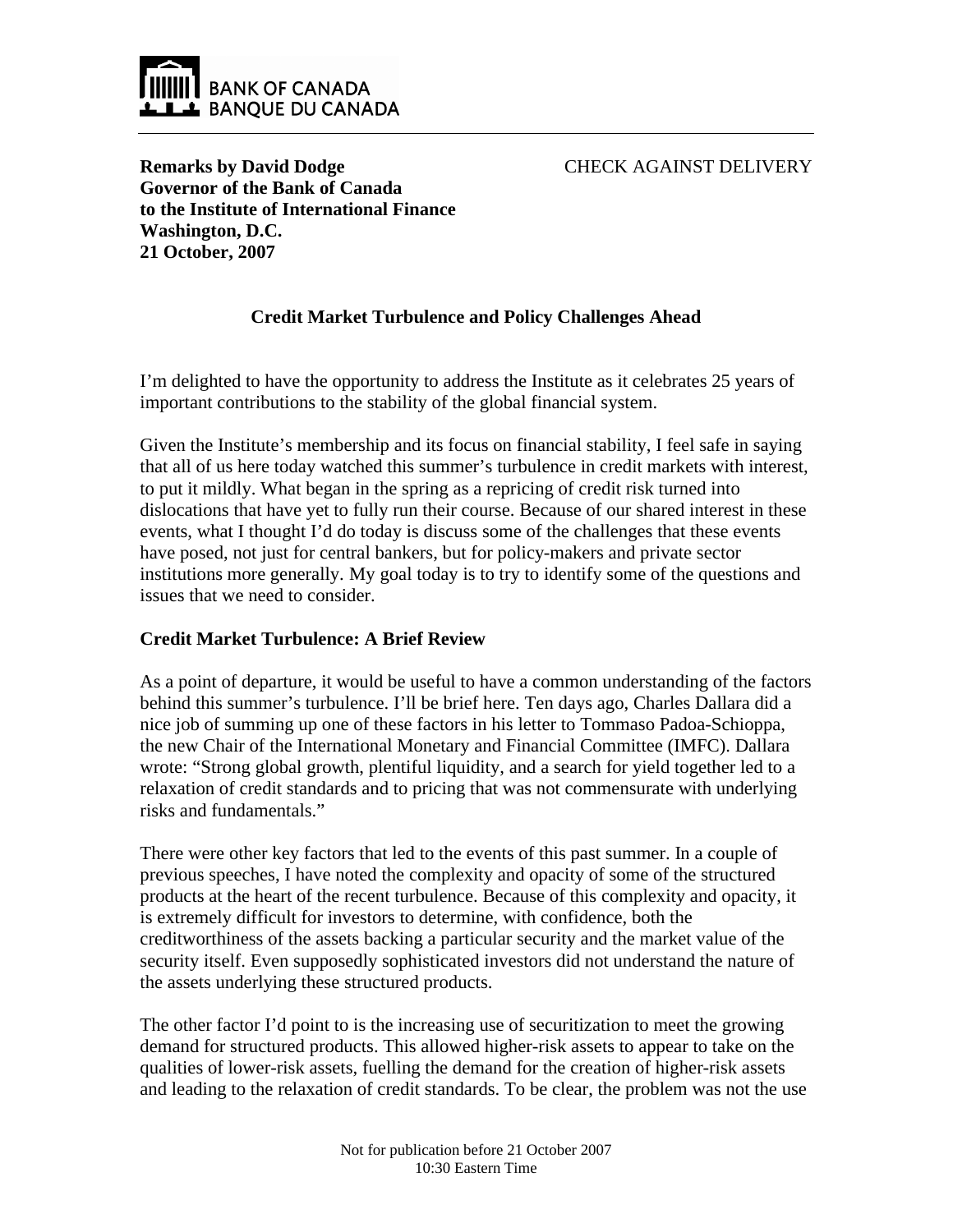of securitization per se; rather, it was that originators of the securitized loans at times did not have the proper incentives to carefully assess the creditworthiness of borrowers. In many cases, once the loan had been securitized and sold, the originator no longer faced the consequences if the borrower defaulted.

It seems to me that in recent years, we at the Bank of Canada and, I suspect, other monetary authorities as well, may not have fully appreciated just how much the increase in securitization represented an easing of credit conditions. Loans were being sold and, to a greater or lesser extent, moved off balance sheets, allowing more loans to be made. If securitization led to the creation of loans that would not otherwise have been made, then this was a source of demand in the economy that we as central bankers may have only partially taken into account. Any given policy rate would thus have been less restrictive than was earlier judged, implying that, in hindsight, interest rates globally might have been a little lower than would have been optimal. However, since both global and domestic inflation have been largely contained over this period, we should not exaggerate the magnitude of this effect.

But following recent events, a reduction in securitization globally is now likely, along with a degree of re-intermediation by financial institutions. Indeed, in the Bank of Canada's latest *Monetary Policy Report*, published on Thursday, we projected that the cost of credit for Canadian firms and households relative to our policy interest rate will be about 25 basis points higher over the projection horizon than it was prior to the summer. The challenge for monetary authorities is to determine the persistence of this tightening and re-intermediation, because it could affect the conduct of monetary policy going forward.

## **Policy Challenges Ahead**

Aside from this issue for monetary authorities, this summer's events have led to policy challenges in other areas that are of mutual interest to central banks, regulators, and private sector financial institutions. Let me spend some time now discussing two of them: those related to transparency and those related to liquidity.

#### *Transparency*

Let me begin with transparency. Following the events of this summer, it may take awhile to achieve an appropriate pricing of risk, because it will take time to unravel some of the complex, opaque structured products to get to the underlying assets, and then find values for the assets themselves. Over time, market forces can be expected to work this out. But, to operate efficiently, markets need information. So, it is in the interest of market participants to make sure that parties have access to all the necessary information. Once again, Charles Dallara put it well in his letter to the IMFC. He wrote: "disclosure practices need to be improved so as to allow investors and other market participants to properly assess and price risk, thus effectively exercising market discipline."

The desired outcomes are clear enough: Investors should demand greater transparency where it is now lacking. Vendors of financial instruments will then need to structure them in such a way that market players can clearly see what they are buying and what leverage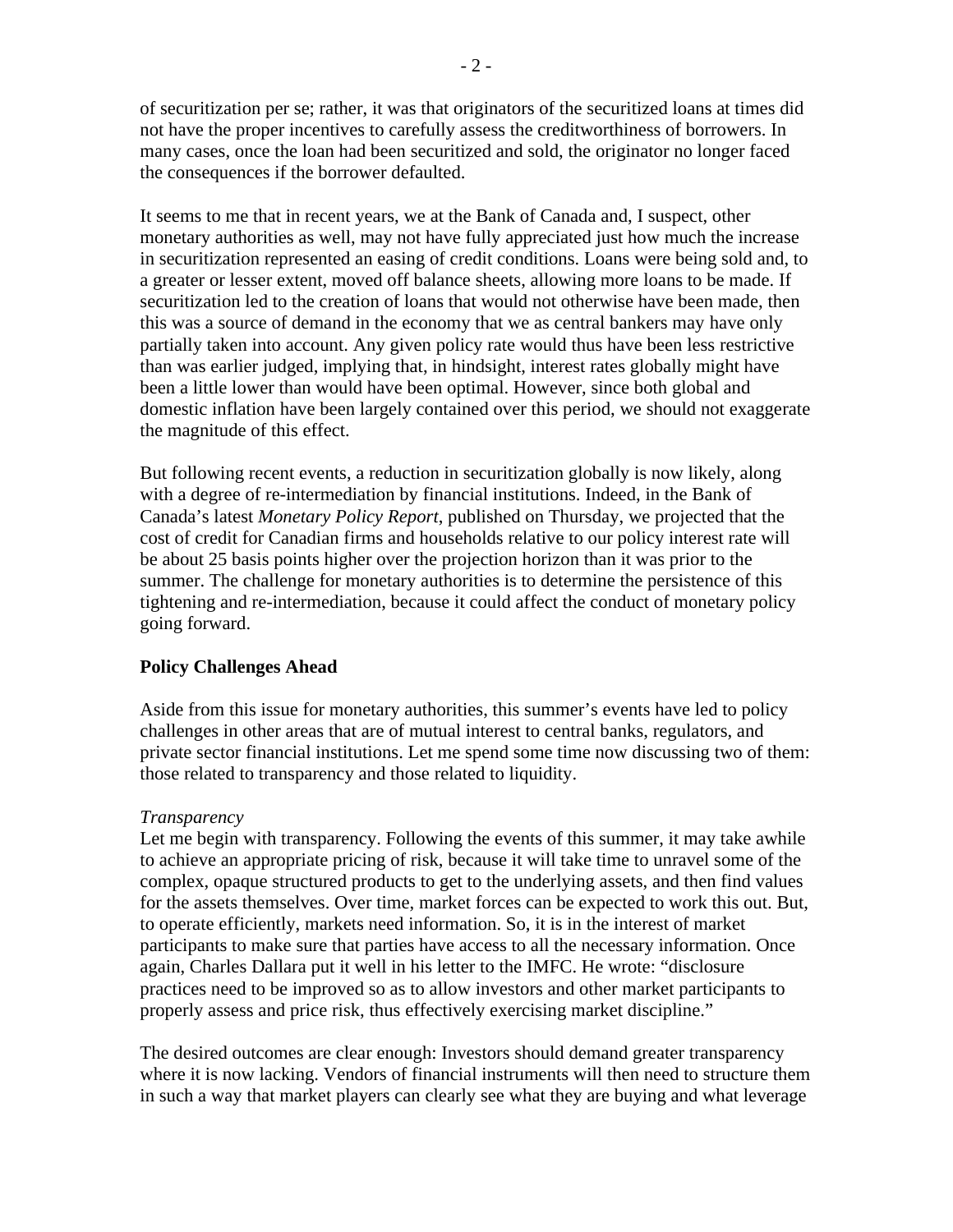is embedded in the instrument. And credit-rating agencies will have to be clearer about the basis on which their ratings are assigned. But fundamentally, investors and investment advisers must take on more responsibility for diligent research, so that they can better understand the nature of their investments, instead of simply relying on the word of credit-rating agencies.

Many, indeed, perhaps most, of these desired outcomes can, and should, be accomplished through natural market forces responding to these events. For example, when investors demand much higher rates of return for opaque products, there will be a strong incentive for vendors to provide products that are more transparent. However, markets will work only if issuers follow the basic principle of providing clear, straightforward, pertinent information about the security that they are selling. Further, this information needs to be provided in a way that is understandable to the reasonably informed investor. Put another way, the prospectus or term sheet should inform, not obfuscate. If I can draw an analogy, just as food companies are required to list all ingredients on their labels, so should issuers list the "ingredients" of a security. And just as food companies are required to provide that information in a sufficiently clear manner, so that people who can't tolerate peanuts, for example, know that there are peanuts in a product, so should securities issuers be sufficiently clear. But I want to emphasize my key point – the best route to increased transparency is the use of market forces, rather than detailed, prescriptive, and potentially burdensome regulations.

Similar principles of transparency should apply in terms of the role of credit-rating agencies. And again, market forces can be quite useful in achieving appropriate levels of transparency. Let me elaborate on this point by referencing our experience with ratings for asset-backed securities in Canada. We had a situation where the same rating system was being used for very different types of securities. At one end of the spectrum were the most basic, plain-vanilla asset-backed securities, where the nature of and risks associated with the underlying assets were clear. At the other end of the spectrum were the most complex securities, where the risks were less clear, the underlying assets could be synthetic and could not be readily traded, and where significant leverage may have been embedded.

It seems obvious that the same rating system is not appropriate in these different cases. So credit-rating agencies should make it clear that their ratings for complex, opaque securities ought not to be used in the same manner as ratings for conventional bonds issued by single-names.

There have been calls for stricter regulations for credit-rating agencies. After significant market events, it's always appropriate to review the regulations and our roles as governments, central banks, and regulators in terms of these ratings. But I would caution against any knee-jerk regulatory response. Given recent events, it seems likely that those credit-rating agencies that do not work harder to ensure that users understand the nature of their ratings will soon have fewer clients willing to pay for their services. The general principle in securities markets is that disclosure should be clear and transparent. And insofar as credit-rating agencies observe this principle, the use of market forces is once again the preferred route to the desired outcome, rather than burdensome regulation.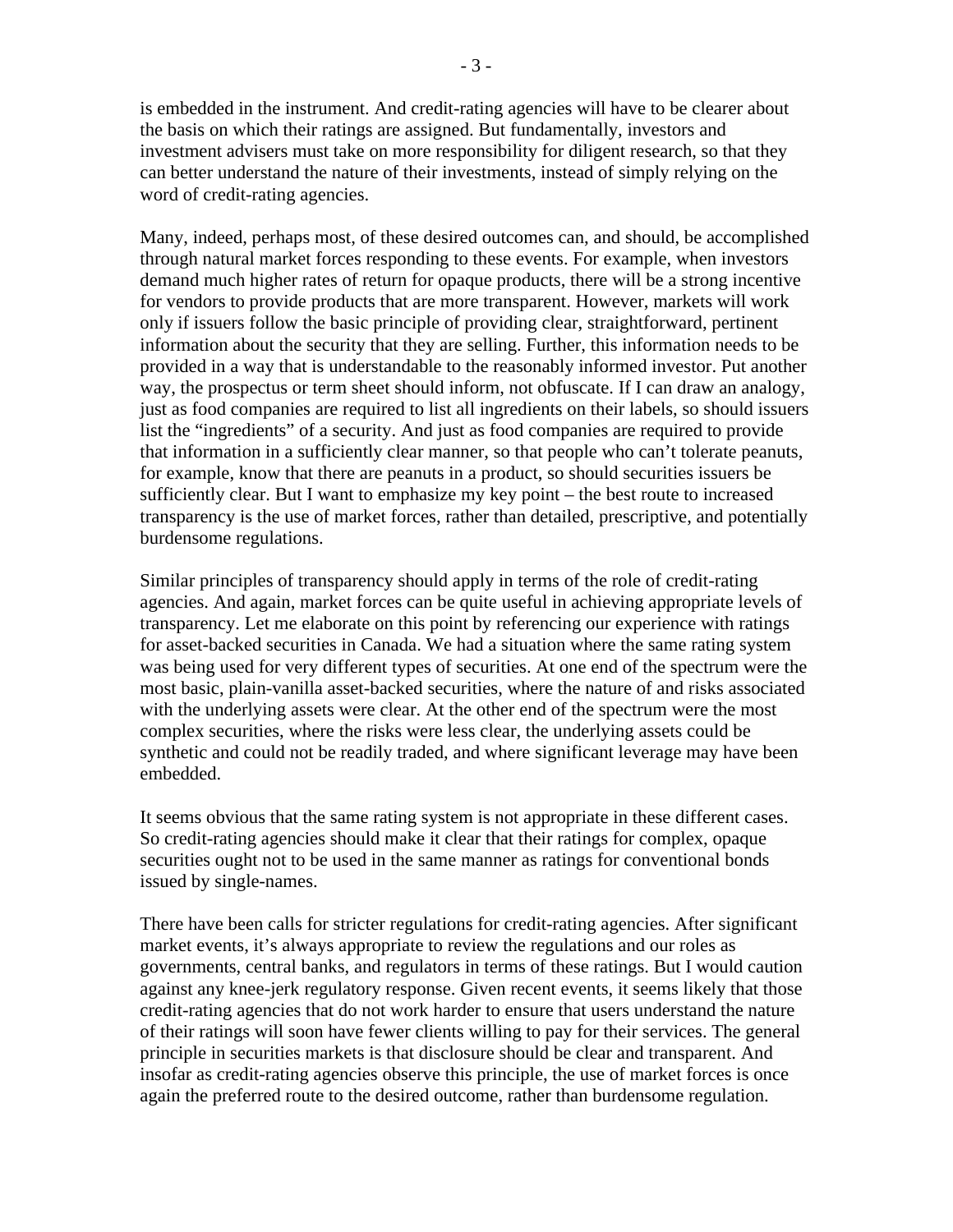### *Liquidity Issues*

Now let me discuss some issues related to liquidity. I'll start with a point that may appear to be obvious, but is quite important, given this summer's events. Ultimately, it is banks, and only banks, that can provide liquidity throughout the financial system, because it is only banks that have access to the ultimate source of liquidity: the central bank. Why is this important? The financial system has evolved steadily over the past few decades. If you think back about 50 years or so, the lion's share of financing was provided through banks. Now, most financing is done through markets. But securities markets do not access central bank liquidity facilities. And so, when market liquidity dries up, as it did in money markets this summer, it falls to the banking sector to provide liquidity. The recent market turbulence has shown that this re-intermediation back to banks has had implications that had not been anticipated. Indeed, these events have highlighted the increased importance of liquidity in a market-based financial system and the risks to the system when there is a rapid erosion of market liquidity and banks are called upon to quickly provide liquidity and credit.

This re-intermediation has taken place following a period that saw an expanding use of securitization, where assets such as loans, credit card receivables, and derivatives were bundled and sold as asset-backed securities, often with significant amounts of leverage embedded. As I mentioned earlier, this process allowed banks and, in particular, nondeposit-taking financial institutions, to originate more loans than they would have if it had been necessary for them to hold these assets on their balance sheets. And it is the greatly expanded use of this securitization process, where loans were being originated for the purpose of distribution, that led to the relaxation of credit standards that Charles Dallara referred to.

Again, this does not mean that the expanded use of securitization per se is a bad thing. Indeed, there are many examples of well-structured products that have dealt with the principal-agent problem that was, in many ways, the root cause of the relaxation of standards in the U.S. subprime-mortgage market. But the question can be asked: "Are there ways to encourage the more appropriate use of securitization?" It may be possible, for example, to have asset-backed securities carry some manner of "branding" or "certificate of origination" that would provide a clear incentive for the loan originator to exercise due diligence in extending the loan before it is securitized. Or, we can look for ways to encourage more originators or conduits to keep a portion of the product they are selling on their books – in particular, a portion of the riskiest tranche.

So, there are market-based ways that could help to resolve the problems in the market for asset-backed securities. Given time and increased transparency, the market for assetbacked securities should normalize, since it serves an important function for market participants by helping to distribute and diversify risk. This entire market is not dead. But it seems clear that investors will, at the very least, seek greater returns for opaque, complex instruments than for well-branded, plain-vanilla asset-backed securities.

The specific market for asset-backed commercial paper is a somewhat different story. Because this short-term paper must be redeemable at maturity, despite the longer-term assets that back it, it must carry a guarantee from a liquidity provider. So, there is a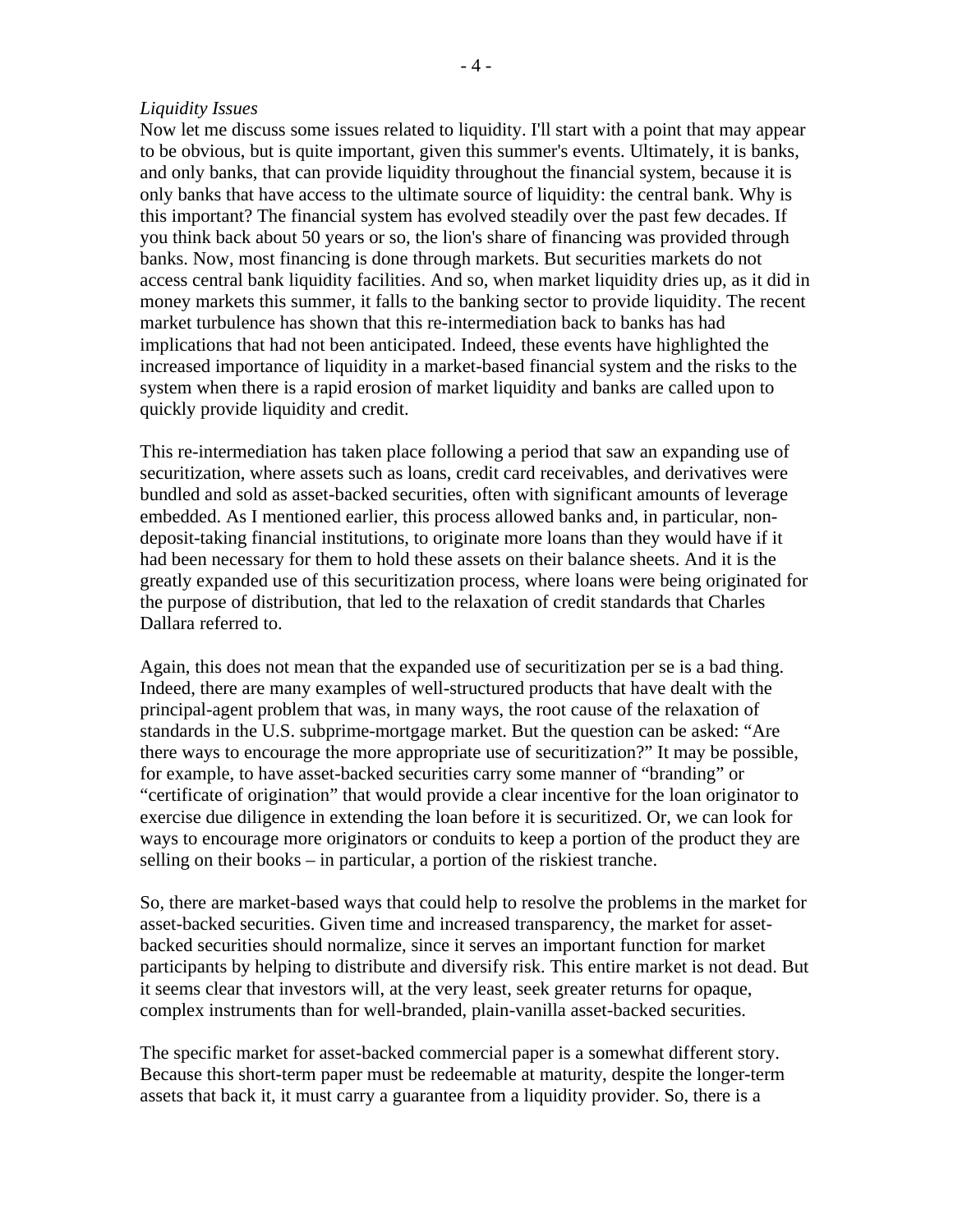question of how liquidity providers should take into account the potential for liquidity calls to be made, both in terms of the capital they hold against this potential, and the liquidity of the assets on their balance sheet. This issue, which came to the fore this summer, represents a key challenge for the members of the IIF. How do you make provisions for liquidity calls that may come against the guarantees that your institutions provide, and for the support of products that represent a reputational risk should they fail? These are not easy questions to answer, but it is important that you provide your own answers and be prepared to discuss them with your regulator in the context of the implementation of Basel II. And I am pleased to see that the IIF has been working hard on these particular issues.

Finally, this summer's turbulence has raised a number of system-wide issues related to liquidity. In the event of a serious disruption in securities markets that would threaten financial stability, are there policies that would be helpful? The Financial Stability Forum has been looking at this issue. And of course it is not only commercial banks that need to worry about this, it is also a problem for central banks in their role as the ultimate providers of liquidity to the banking system.

Over the summer, central banks have seen that their standing liquidity facilities have worked quite well with respect to the market for overnight funds. Different central banks have different practices and facilities in place to provide liquidity to the banking sector.

In Canada, we have clear rules for accessing our Standing Liquidity Facility to cover routine overnight liquidity needs. And we have clear rules regarding emergency lending assistance for individual solvent banks with acute liquidity problems. But are there principles that would suggest that some market failures would be best dealt with if we had a readily accessible facility that would provide liquidity to banks at terms longer than overnight, collateralized with a possibly wider range of securities? Such a facility would have to allow for suitable term premiums and penalties.

The types of market failure that such a facility would be designed to deal with would obviously need to be thoroughly examined and discussed, as would the pros and cons of any specific proposal, including a consideration of all other issues that might be generated. The experience of other countries suggests that it is difficult to avoid having a stigma attached to the users of such a facility. But such a facility would be designed to help to mitigate system-wide tightness. And such a facility would have to be set up so that it is clear that the Bank would not use it as a backdoor route to easing monetary policy. I would be very interested in hearing your views on this topic.

Of course, the events of this summer have raised concerns beyond the issues I have just mentioned. The Bank of Canada is working closely with the Department of Finance and other Canadian regulatory authorities in reviewing this summer's events and the issues that they have raised.

I hope the IIF will address these liquidity issues, because I truly believe that effective, private sector, market-based solutions are more likely to be efficient and are more likely to provide scope for institutions such as yours to achieve the desired outcomes without